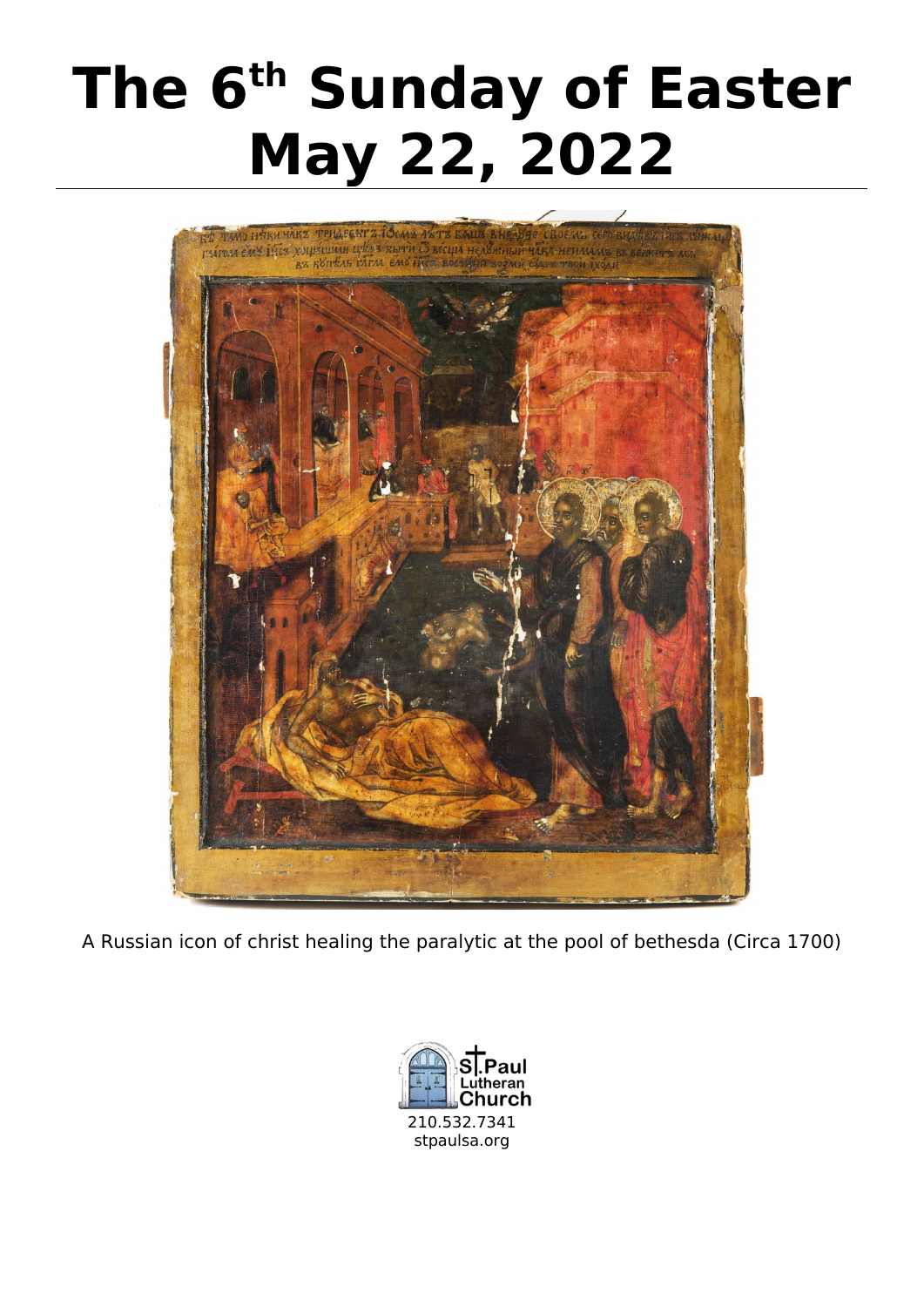The Church is a hospital, and not a courtroom, for souls. She does not condemn on behalf of sins, but grants remission of sins. Nothing is so joyous in our life as the thanksgiving that we experience in the Church. In the Church, the joyful

The 6<sup>th</sup> Sunday of Easter | 2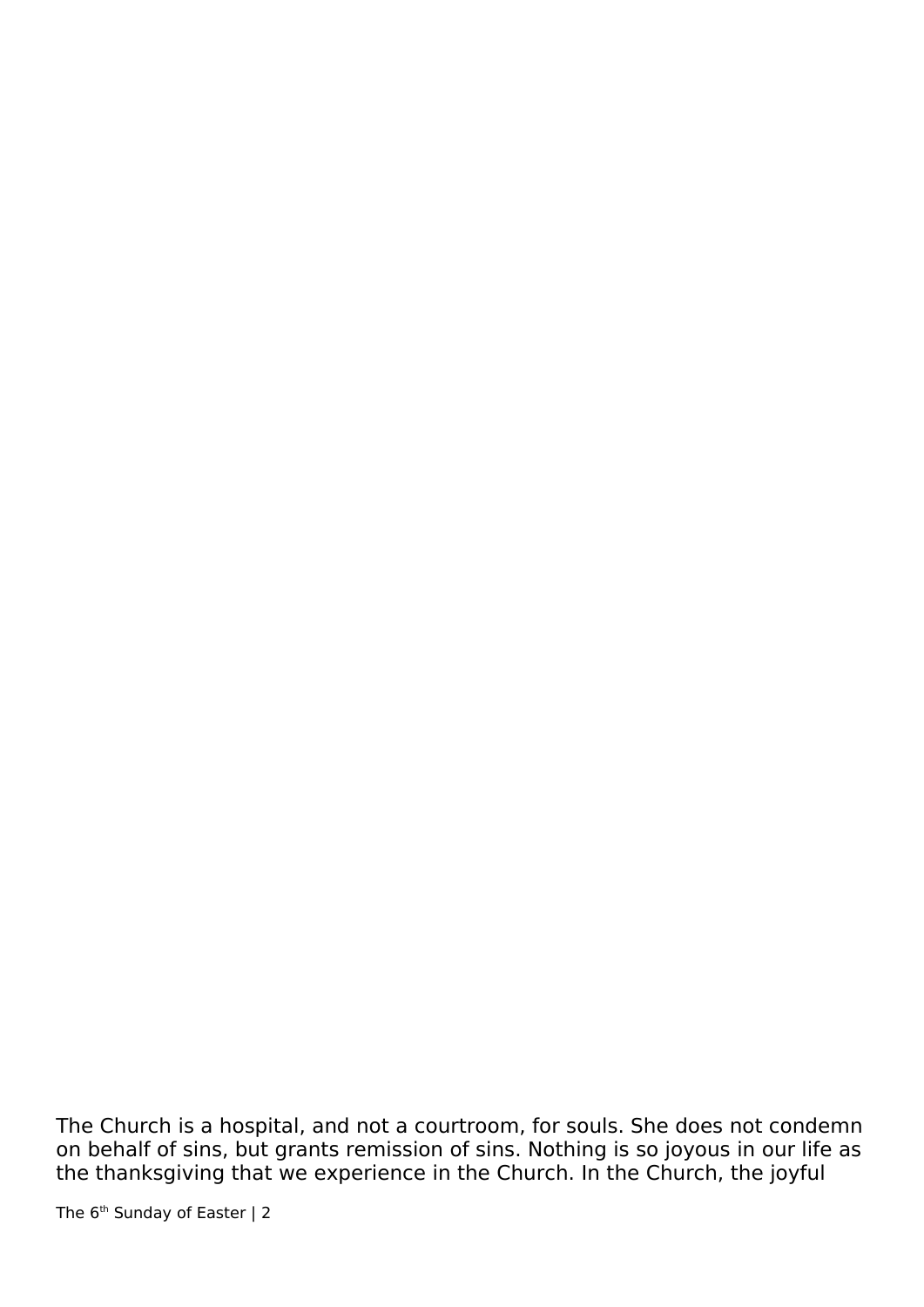sustain their joy. In the Church, those worried acquire merriment, and those saddened, joy. In the Church, the troubled find relief, and the heavy-laiden, rest. "Come," says the Lord, "near my, all of you who labor and are heavylaiden (with trials and sins), and I will give you rest." (Matthew 11:28) What could be more desirable than to meet this voice? What is sweeter than this invitation? The Lord is calling you to the Church for a rich banquet. He transfers you from struggles to rest, and from tortures to relief. He relieves you from the burden of your sins. He heals worries with thanksgiving, and sadness with joy. No one is truly free or joyful besides he who lives for Christ. Such a person overcomes all evil and does not fear anything!

**May Thy cross accompa**<br>
powers of darkness awa<br>
gates of paradise, that I May Thy cross accompany me during that dreaded crossing, may it drive the powers of darkness away from me; may it be for me the key that opens the gates of paradise, that I may enter into bliss, rejoice and glorify Thy compassion, O most merciful One!

**The Cross alone is our theo**<br>**- Martin Luther** The Cross alone is our theology.

**– Martin Luther**

## **Welcome to St. Paul!**

We are glad that you are with us today! If you are new to our church, you may<br>not be familiar with Lutheran liturgy. No worries. This bulletin is designed to<br>help guide you through the worship service. We encourage you to not be familiar with Lutheran liturgy. No worries. This bulletin is designed to help guide you through the worship service. We encourage you to participate in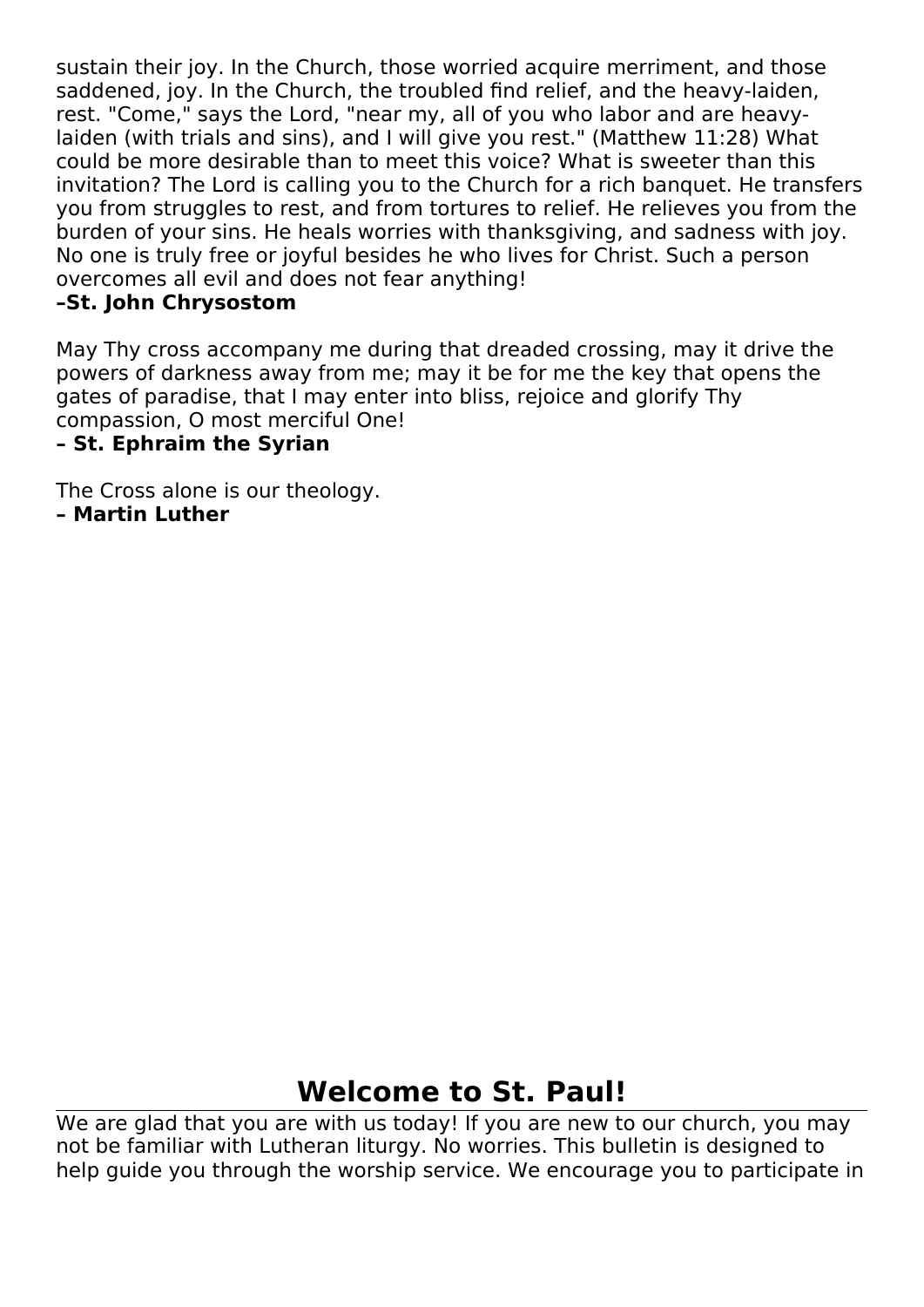as much or as little of the service as you feel comfortable. Thank you for being a part of our worship. We hope that the Lord blesses you through our time together!

**Restrooms are located in the lobby (narthex) of the sanctuary. Both the men's**<br>and women's rooms have diaper changing tables for the little ones. We also<br>have a nursing room for mothers and babies that is located across t and women's rooms have diaper changing tables for the little ones. We also have a nursing room for mothers and babies that is located across the breezeway, straight out of the doors on the east side of the lobby.

We pray that all children would know that God made them, He loves them, and<br>He goes with them everywhere. We are glad to have little ones with us in the<br>service. We know that they sometimes can squirm, squawk, and squeal. He goes with them everywhere. We are glad to have little ones with us in the service. We know that they sometimes can squirm, squawk, and squeal. Please don't feel embarrassed by it! All kids are always welcome here at St. Paul. We encourage you to help them follow along and engage with them in the action of the liturgy – observe the movement of the procession, hear the music, sing the songs, smell the fire of the candles, respond with a loud Amen, make the sign of the cross, touch the water in the baptismal font, and wonder at the images and symbols that are all around. What Jesus does here is sure to engage us all.

In this service we celebrate a sacred ritual of the Christian Church called the<br>Eucharist, or the Lord's Supper. In this rite we recall the last meal that Jesus<br>had with his disciples. In this blessed meal we have our eyes Eucharist, or the Lord's Supper. In this rite we recall the last meal that Jesus had with his disciples. In this blessed meal we have our eyes opened and we recognize Him in the breaking of the bread. Though our faith is grounded in history, this liturgy is not merely a nostalgic looking back at the past – it is a celebration and a deep recognition that in this meal our Lord Jesus Christ is truly and really present with us in the bread and the wine. We cling to the hope of resurrection that will be ours when all things will be fully redeemed and restored in Him. All baptized Christians who have a sincere sorrow for their sin and see in this holy mystery the true body and blood of Christ are invited to receive Holy Communion.

The Sixth Sunday of Easter continues the mood of Easter joy. The scripture lessons continue to explore the theme of resurrection from various perspectives. In Acts, Paul and his companions travel to Philippi, where they pr lessons continue to explore the theme of resurrection from various perspectives. In Acts, Paul and his companions travel to Philippi, where they proclaim the good news. Their message is met with open and eager hearts, leading to the conversion of Lydia and her household. In the book of Revelation, heaven is described as a perfect city—a city with no temple since God is everywhere present, making his home among its inhabitants. A glimpse of the new and glorious Jerusalem. And in the Gospel, Jesus heals a man who had been ill for many years. We come today to receive the healing that only Jesus can give.

**Greeting and Welcome**<br>The congregation stands and faces the back of the sanctuary. We **begin with a procession with the cross leading the way, representing begins the cross leading the cross leading the cross leading the cross leading to the cross leading the way, representing the cross leading to the cross leading to the cross leading to the cross leading to the cross leadi**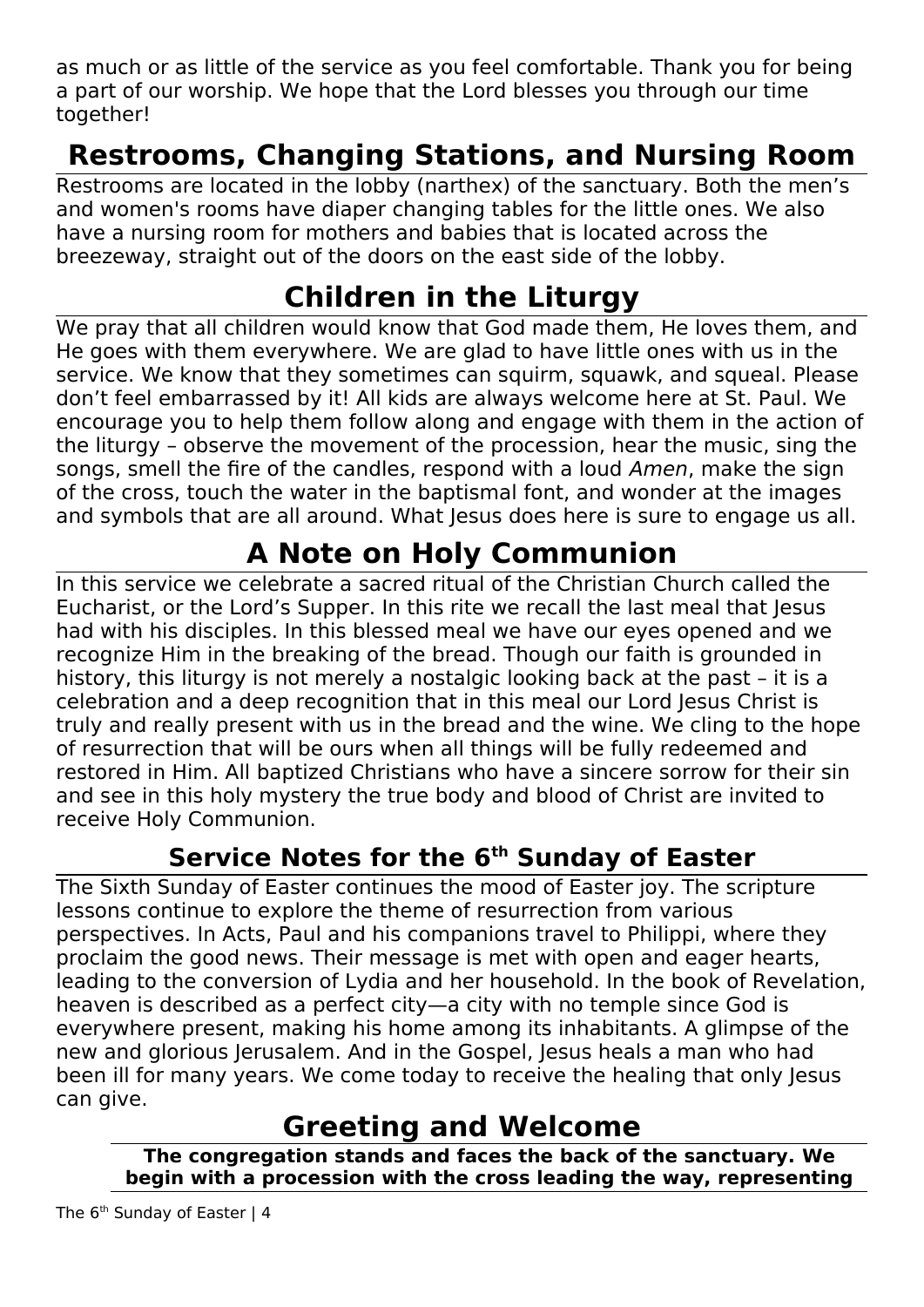**our life in Christ -our journey from death to life. Some bow as the cross**

## **Invocation and Blessing of New Cross**

|     | IIIVOCALIOII AIIA DICSSING OI NCW CIOSS                                                                                                         |
|-----|-------------------------------------------------------------------------------------------------------------------------------------------------|
|     | En el nombre del Padre, y del Hijo, y del Espíritu Santo.                                                                                       |
| All | Amen.                                                                                                                                           |
| All | We praise the Lord for the cross of Christ!                                                                                                     |
|     | We praise the Lord for Christ's willingness to bear it.<br>By the cross we are saved.                                                           |
| All | With the cross we are baptized.                                                                                                                 |
|     | Under the cross we live.                                                                                                                        |
| All | Because of the cross we are forgiven.                                                                                                           |
|     | In the cross we glory.                                                                                                                          |
| All | Through the cross we come to eternal life.                                                                                                      |
| All | Praise the Lord for the cross of Christ!<br>Let us take up the cross and follow him.                                                            |
|     |                                                                                                                                                 |
|     | Our help is in the name of the Lord.                                                                                                            |
| All | Who made heaven and earth.                                                                                                                      |
|     | The Lord be with you.                                                                                                                           |
| All | And also with you.                                                                                                                              |
|     | Let us pray:                                                                                                                                    |
|     | Almighty God, who in the passion of your blessed Son                                                                                            |
|     | made an instrument of painful death to be for us the means of life                                                                              |
| and |                                                                                                                                                 |
|     | peace: grant us so to glory in the cross of Christ that we may gladly<br>suffer for his sake; who is alive and reigns with you, in the unity of |
| the |                                                                                                                                                 |
|     | Holy Spirit, one God, now and forever.                                                                                                          |
| All | Amen.                                                                                                                                           |
|     |                                                                                                                                                 |
|     | Bless, O Lord Jesus Christ, this cross, the cross by which you<br>snatched                                                                      |
|     | the world from Satan's grasp and the cross from which you have                                                                                  |
|     | overcome the enemy and the world. May this symbol of salvation be                                                                               |
|     | sanctified in the name of the Father, $+$ and of the Son, $+$ and of the                                                                        |
|     | Holy $+$ Spirit, and may all who bow and pray before this holy cross,                                                                           |
| by  |                                                                                                                                                 |
|     | Your power and grace alone, receive comfort in body and soul.                                                                                   |

Through Jesus Christ our Lord.<br>**All Amen.** 

## **All Amen.**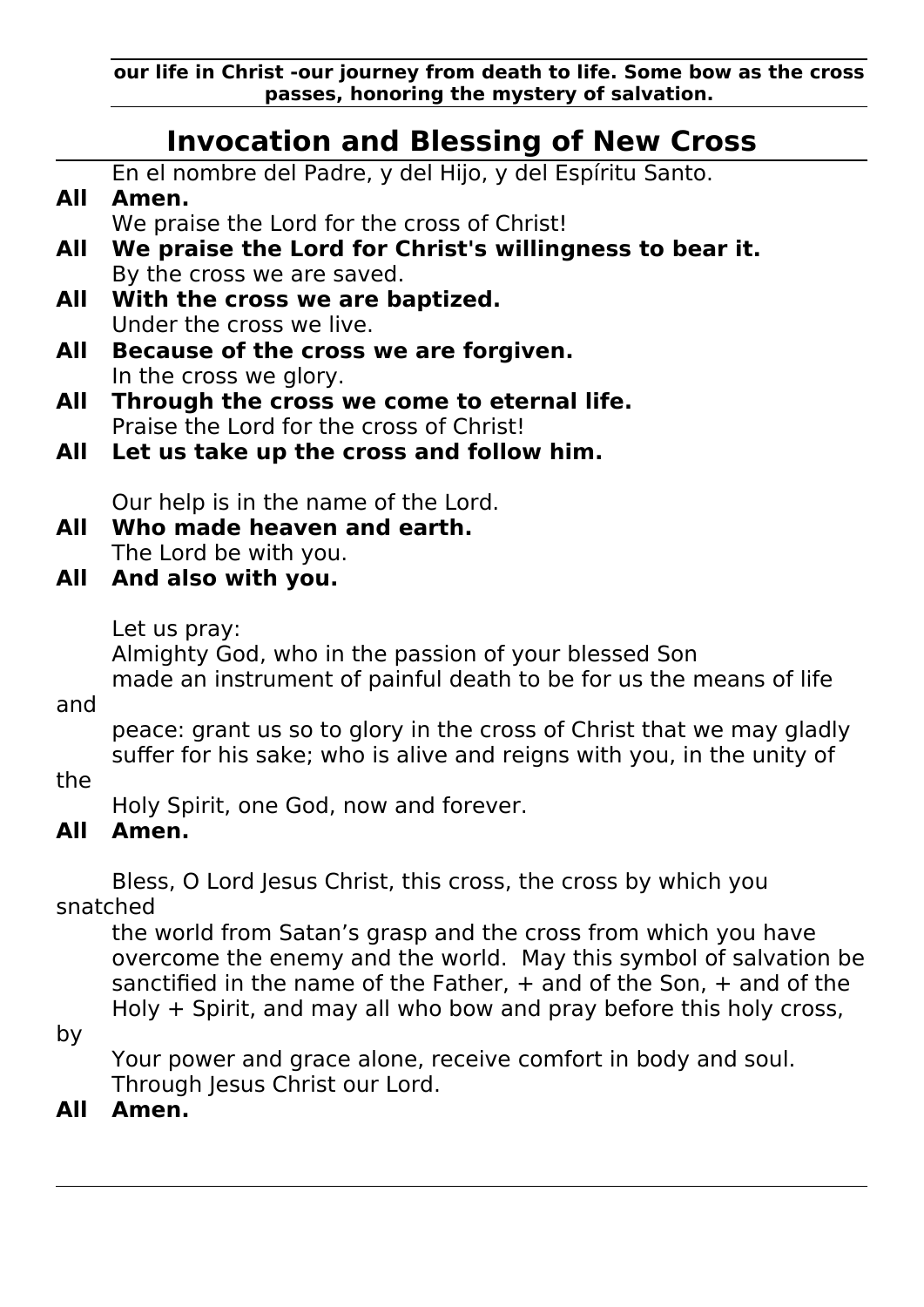**Rise, Shine, You People (825)**<br>Rise, shine, you people! Christ the Lord has entered<br>Our human story; God in him is centered.<br>Promes to us, by death and sin surrounded with grad<br>unbounded.<br>See how he sends the pow'rs of ev Our human story; God in him is centered.<br>
e comes to us, by death and sin surrounded with grad<br>
unbounded.

es to us, by death and sin surrounded wit<br>unbounded.<br>ee how he sends the pow'rs of evil reeling He brings us freedom, light and life and healing. **unded.**<br>Is the pow'r<br>lom, light and<br>by guilt are **Subsequent See hourses)**<br>The set of the selection of women, who by guilt are driven, now are<br>ind women, who by guilt are driven, now are<br>Some, celebrate; your banners high unfurling<br>songs and pravers against the darkness

and women, who by guilt are driven, now are fo<br>Come, celebrate; your banners high unfurling,<br>ur songs and prayers against the darkness hurlin<br>all the world go out and tell the story of lesus' gl **All men and women, the women guilt are driven, in the component of the component of the starting.**<br> **All the world go out and tell the story of Jesus' glory.**<br>  $\begin{bmatrix} 0 & 0 & 0 \\ 0 & 0 & 0 \\ 0 & 0 & 0 \\ 0 & 0 & 0 \\ 0 & 0 & 0 \\ 0 & 0 & 0 \\$ r songs and prayers against the darkness hurl<br>I the world go out and tell the story of Jesus' g<br>Tell how the Father sent the Son to save us.<br>Tell of the Song, who life and freedom gave us

**Your solution is all the world go out and tell the story of Jesus' glory<br>Tell how the Father sent the Son to save us.<br>Tell of the Song, who life and freedom gave us.<br>how the Spirit calls from ev'ry nation God's new creat** Tell how the Father sent the Son to save us.<br>Tell of the Song, who life and freedom gave us.<br>Tell how the Spirit calls from ev'ry nation God's new creation. **The Spirit calls from ev'ry nation God's new charge in the Spirit calls from ev'ry nation God's new charge Confession and Forgiveness** 

## **Confession and Forgiveness**

**Tell 19 Confession and Forgiveness**<br>If we say we have no sin, we deceive ourselves, and the truth is no<br>in us

- If we say we have no sin, we deceive ourselves, and the truth is not<br>in us<br>**But if we confess our sins, God, who is faithful and just, will**<br>**forgive our sins and cleanse us from all unrighteousness.**<br>Señor, ten piedad de in us<br>**But if we confess our sins, God, who is faithful and just, will All Franch Señor, ten piedad de nosotros.<br>
All Señor, ten piedad de nosotros.<br>
All Señor, ten piedad de nosotros.**<br>
Cristo, ten piedad de nosotros.<br> **All Cristo, ten piedad de nosotros.** Señor, ten piedad de nosotros.
- **Señor, ten piedad de nosotros.** Cristo, ten piedad de nosotros.
- **All Señor, ten piedad de nosotros.** Señor, ten piedad de nosotros
- **All Cristo, ten piedad de nosotros.**

Silence is Kept

Let us then confess our sins to God our Father:

All Most merciful God, we confess that we are by nature sinful and unclean. We have sinned against You in thought, word, and deed, by what we have done and by what we have left undone. We have not loved You with our whole heart; we have not loved our neighbors as ourselves. For the sa and deed, by what we have done and by what we have left undone. We have not loved You with our whole heart; we<br>have not loved our neighbors as ourselves. For the sake of<br>Your Son, Jesus Christ, have mercy on us. Forgive us, renev<br>us, and lead us, so that we may delight in Your have not loved our neighbors as ourselves. For the sake o<br>Your Son, Jesus Christ, have mercy on us. Forgive us, rene<br>us, and lead us, so that we may delight in Your will and w<br>in Your ways to the glory of Your holy name. A **Your Son, Jesus Christ, have mercy on us. Forgive us, renew**<br>us, and lead us, so that we may delight in Your will and wal<br>in Your ways to the glory of Your holy name. Amen.<br>Almighty God in His mercy has given His Son to d **us, and lead us, so that we may delight in Your will and walk in Your ways to the glory of Your holy name. Amen.**<br>Almighty God in His mercy has given His Son to die for you and for His sake forgives you all your sins. As **in Your ways to the glory of Your holy name. Amen.**<br>Almighty God in His mercy has given His Son to die for you and for<br>His sake forgives you all your sins. As a called and ordained servant<br>of Christ, and by His authority, Almighty God in His mercy has given His Son to die for you and for

Almighty God in His mercy has given His Son to die for your His sake forgives you all your sins. As a called and ordaine of Christ, and by His authority, I forgive you all your sins in of the Father and of the Son and of t His sake forgives you all your sins. As a called and ordained servant of Christ, and by His authority, I forgive you all your sins in the name of the Father and of the Son and of the Holy Spirit.

**AII** 

The 6<sup>th</sup> Sunday of The 6<sup>th</sup> Sunday of Easter | 6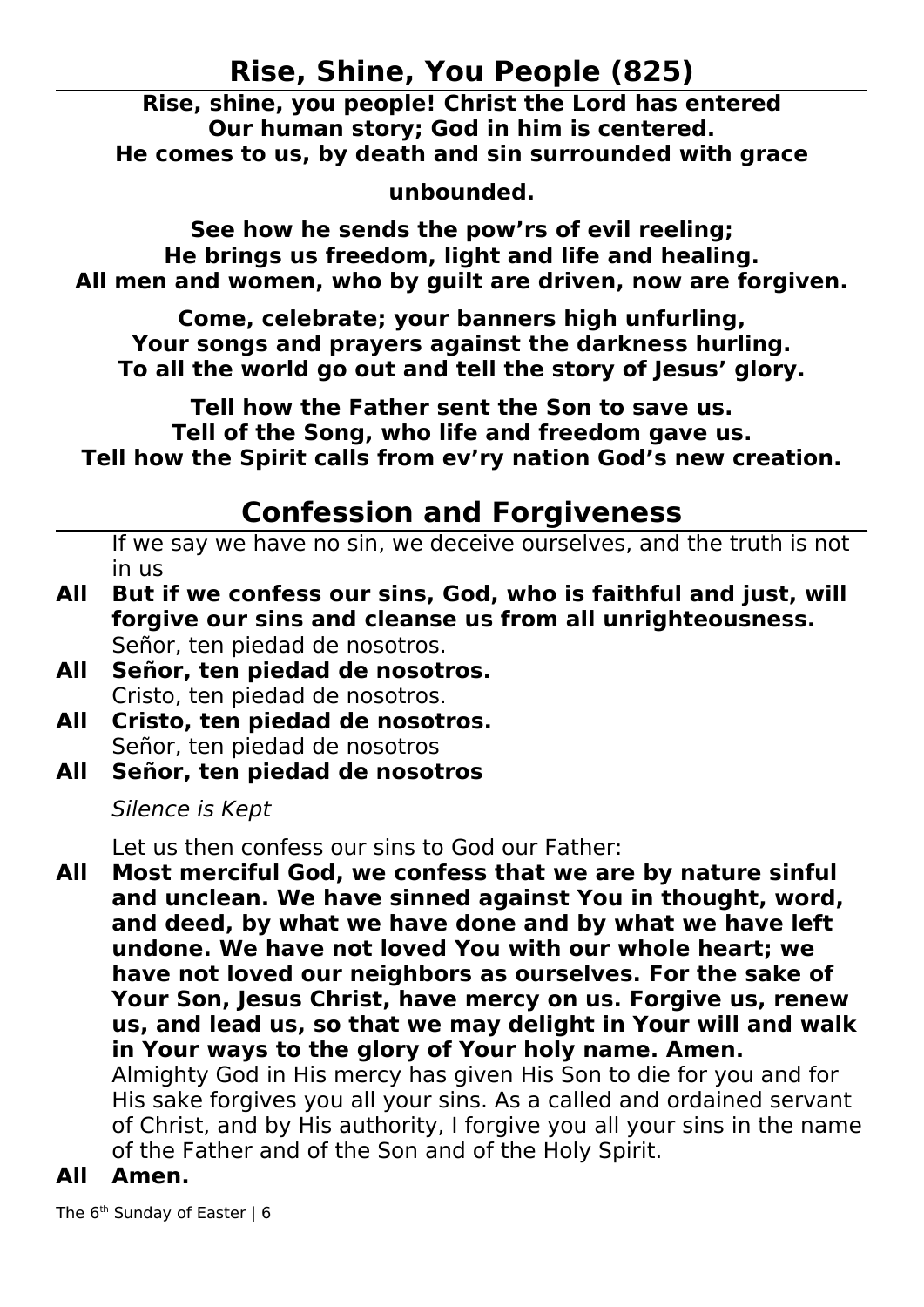The Lord be with you

- Let us pray
- **The Lord be with you<br>
The Lord be with you<br>
All And also with you<br>
Let us pray<br>
All God of glory, by the raising of your Son you have broken the<br>
chains of death and hell: fill your Church with faith and hope:** Let us pray<br>**All God of glory, by the chains of death and for a new day has** chains of death and hell: fill your Church with faith and hope;<br>for a new day has dawned and the way to life stands open in<br>our Savior Jesus Christ. **chain and the way to life stands open in**<br>our Savior Jesus Christ.<br>**This is the Feast (pg.155)** our Savior Jesus Christ.<br>This is the Feast (pg.155)<br>First the feast of victory for our God. Alleluia, alleluia, alleluia.

**our Savior, Sour Smith.<br>This is the feast of victory f**<br>Worthy is Chris This is the feast of victory for our God. Alleluia, alleluia, alleluia.<br>
Worthy is Christ the lamb who was slain,<br>
Whose blood set us free\_ to be people of God.<br>
This is the feast of victory for our God. Alleluia, alleluia

**Wore blood set us free\_to be people of Go**<br>east of victory for our God. Alleluia, allelu<br>les, wisdom, and strength, and honor, ble<br>alory are His. e feast of victory for our God. Alleluia, alleluia<br>iches, wisdom, and strength, and honor, bless<br>glory are His.<br>e feast of victory for our God. Alleluia. alleluia **THIS IS INSTERT ON THIS IS IN THIS IS IN THIS IS THE FAMILY AND MUST ONE CONTINUIST ON A SET ON ALL PROPERTY A<br>This is the feast of victory for our God. Alleluia, alleluia, alleluia.** 

**Power, Power, Power, Power, Power, Power, Power, Power, Power, and Sing with all the people of God, and join in the hymn of all creation:** *f* for our God.<br>
e of God, and<br>
creation:<br>
and might B **This is the feature of God, and join in the hymn of all<br>creation:<br>Blessing, honor, glory, and might Be to God and the Lamb<br>forever. Amen** 

**Sing with all the people of the people of the people of Sidessing, honor, glory, and might Be to God and the Lamb<br>forever. Amen<br>s is the feast of victory for our God. Alleluia, alleluia, allelu nd might<br>rever. Am<br>or our Go<br>lain has** l

**Forever. Amen**<br>In the feast of victory for our God. Alleluia, alleluia, alleluia, alleluia<br>For the Lamb\_ who was slain has begun His reign. Alleluia.<br>In the feast of victory for our God. Alleluia. alleluia. alleluia. **for our God.**<br>**s** slain has beg<br>for our God. **This is the Lamb\_who was slain has begun His reign. Alleluia.**<br>This is the feast of victory for our God. Alleluia, alleluia, alleluia!<br>The Scripture Readings For the feast of victory for our God. Alleluia, alleluia, alleluia.<br>The Scripture Readings Acts 16:9

The Scripture Readings<br>And a vision appeared to Paul in the night: a man of Macedonia was **Acts 16:9-15**<br>peared to Paul in the night: a man of Macedonia was<br>urging him and saying, "Come over to Macedonia<br>nd when Paul had seen the vision, immediately we<br>into Macedonia, concluding that God had called us standing there, urging him and saying, "Come over to Macedonia and help us." And when Paul had seen the vision, immediately we sought to go on into Macedonia, concluding that God had called us to preach the gospel to them. So, setting sail from Troas, we made a direct voyage to Samothrace, and the following day to Neapolis, and from there to Philippi, which is a leading city of the[b] district of Macedonia and a Roman colony. We remained in this city some days. And on the Sabbath day we went outside the gate to the riverside, where we supposed there was a place of prayer, and we sat down and spoke to the women who had come together. One who heard us was a woman named Lydia, from the city of Thyatira, a seller of purple goods, who was a worshiper of God. The Lord opened her heart to pay attention to what was said by Paul. And after she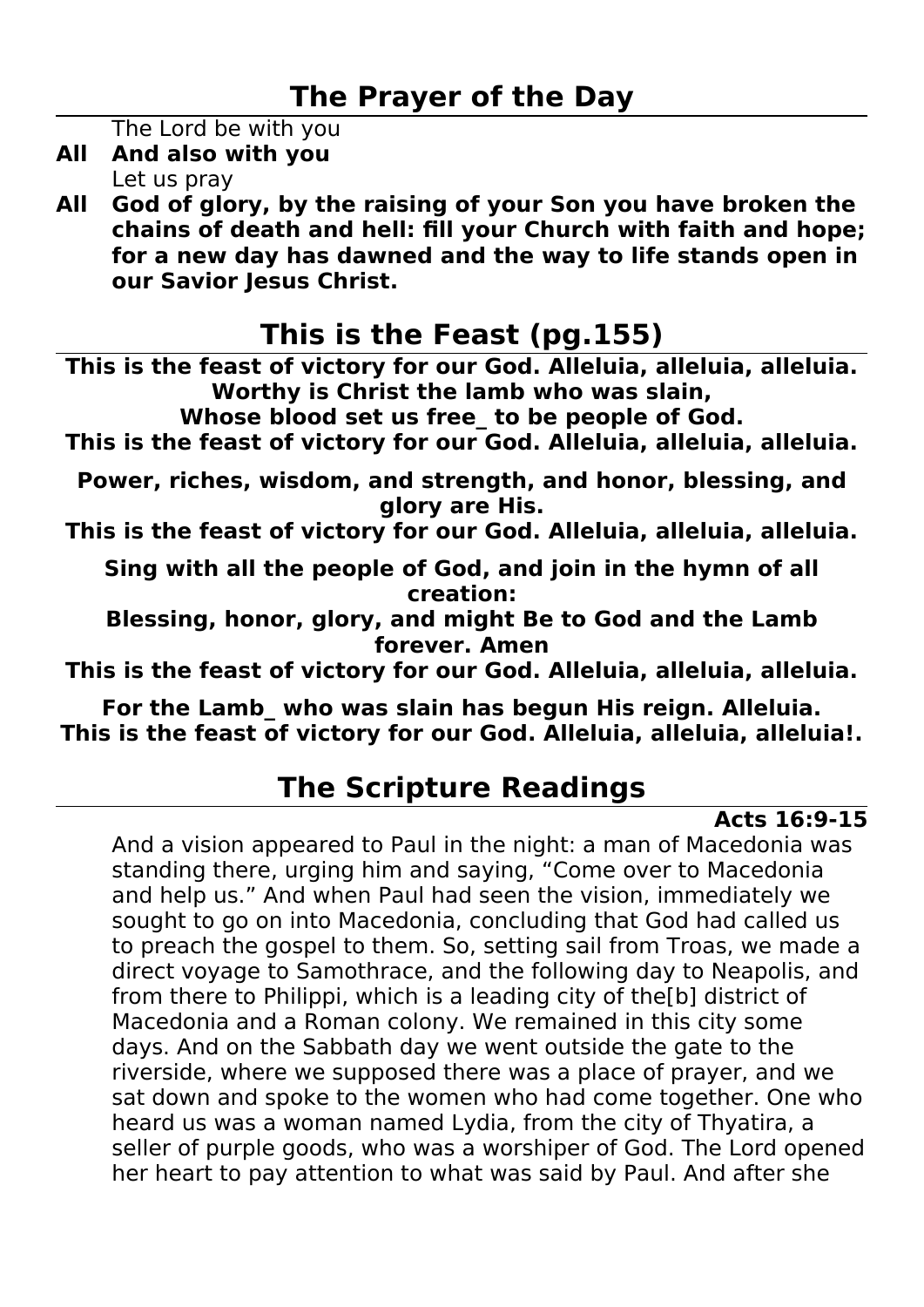was baptized, and her household as well, she urged us, saying, "If you have judged me to be faithful to the Lord, come to my house and stay." And she prevailed upon us.

This is the word of the Lord.

## **Thanks be to God. All**

**Then came one of th<br>
the seven last plague** had the seven bowls full of<br>saying, "Come, I will show<br>d he carried me away in the<br>wed me the holy city Then came one of the seven angels who had the seven bowls full of the seven last plagues and spoke to me, saying, "Come, I will show you the Bride, the wife of the Lamb." And he carried me away in the Spirit to a great, high mountain, and showed me the holy city Jerusalem coming down out of heaven from God, having the glory of God, its radiance like a most rare jewel, like a jasper, clear as crystal. It had a great, high wall, with twelve gates, and at the gates twelve angels, and on the gates the names of the twelve tribes of the sons of Israel were inscribed; on the east three gates, on the north three gates, on the south three gates, and on the west three gates. And the wall of the city had twelve foundations, and on them were the twelve names of the twelve apostles of the Lamb… And the twelve gates were twelve pearls, each of the gates made of a single pearl, and the street of the city was pure gold, like transparent glass. And I saw no temple in the city, for its temple is the Lord God the Almighty and the Lamb. And the city has no need of sun or moon to shine on it, for the glory of God gives it light, and its lamp is the Lamb. By its light will the nations walk, and the kings of the earth will bring their glory into it, and its gates will never be shut by day and there will be no night there. They will bring into it the glory and the honor of the nations. But nothing unclean will ever enter it, nor anyone who does what is detestable or false, but only those who are written in the Lamb's book of life.

This is the word of the Lord.

## **AII**

The Holy Gospel access The Holy Gospel and The Holy Gospel and The Terms of the Manus Control of the Manus Control of the Manus Control of the Manus Control of the Manus Control of the Manus Control of the Manus Control of The Holy Gospel according to St. John, the  $16<sup>th</sup>$  chapter.

**Sometime later, Jesus we**<br>**Festivals. Now there is in**<br>which in Aramaic is calle **J**ewish<br>| pool,<br>!ed by five<br>ple used to Sometime later, Jesus went up to Jerusalem for one of the Jewish festivals. Now there is in Jerusalem near the Sheep Gate a pool, which in Aramaic is called Bethesda and which is surrounded by five covered colonnades. Here a great number of disabled people used to lie; the blind, the lame, the paralyzed. One who was there had been an invalid for thirty-eight years. When Jesus saw him lying there and learned that he had been in this condition for a long time, he asked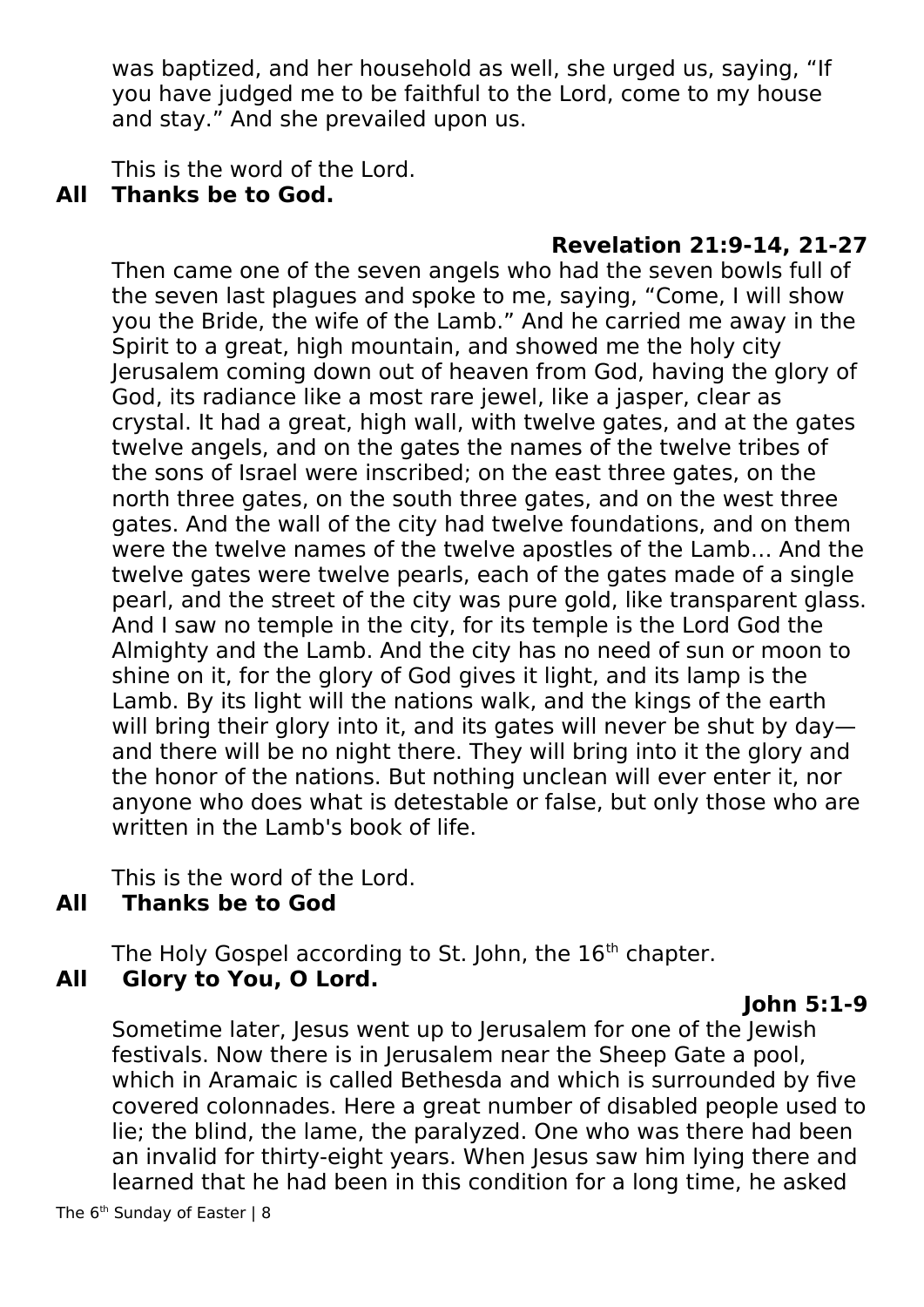him, "Do you want to get well?" "Sir," the ill man replied, "I have no one to help me into the pool when the water is stirred. While I am trying to get in, someone else goes ahead of me." Then Jesus said to him, "Get up! Pick up your mat and walk." At once the man was cured; he picked up his mat and walked. The day on which this took place was a Sabbath.

This is the Gospel of the Lord.<br>**Praise to you, O Christ.** 

## **All**

**The Creed** 

**All** I believe in God, the Fat<br>earth.<br>And in lesus Christ.

**neaven and<br>who was<br>Jary,<br>d and was And in Jesus Christ, His only Son, our Lord, who was<br>
conceived by the Holy Spirit, born of the virgin Mary,<br>
suffered under Pontius Pilate, was crucified, died and was** erth.com<br>**earth**<br>and the **buried. He descended into hell. The third day He rose again from the dead. He ascended into heaven and sits at the right** suffered under Pontius Pilate, was crucified, died and<br>buried. He descended into hell. The third day He rose<br>from the dead. He ascended into heaven and sits at tl<br>hand of God the Father Almighty. From thence He will buried. He descended into hell. The third day He rose again<br>from the dead. He ascended into heaven and sits at the rig<br>hand of God the Father Almighty. From thence He will com<br>to judge the living and the dead. **from the dead. He ascended into heaven and sits at the righ<br>hand of God the Father Almighty. From thence He will come<br>to judge the living and the dead.<br>I believe in the Holy Spirit, the holy Christian Church, from the dead.**<br>The judge the living and the dead.<br>I believe in the Holy Spirit, the holy Christian Church,<br>the communion of saints, the forgiveness of sins, the

**hand the dead.**<br> **hand the dead.**<br> **hand the Holy Spirit, the holy Christian Church,<br>
the communion of saints, the forgiveness of sins, the<br>
resurrection + of the body, and the life everlasting. Amen** I believe in the Holy Spirit, the<br>the communion of saints, the forg<br>resurrection + of the body, and th **INCOMMUNION COMMUNION OF SAINTS, the forgiveness of sins, the rrection + of the body, and the life everlasting. Amen<br>The Walk as a Child of the Light (411)** 

**the communist of the body, and the life everlasting. Amen<br>
<b>1 Want to Walk as a Child of the Light (411)**<br>
want to walk as a child of the light, I want to follow Jesus<br>
Set the stars to give light to the world, The star o I want to walk as a child of the light, I want to follow Jesus<br>d set the stars to give light to the world, The star of my life

God set the stars to give light to the world, The star of my life is<br>Jesus<br>In Him there is no darkness at all The night and the day are both<br>alike **God set the stars to give light to the world, The star of my life is** *a*ll Th<br>city o<br>lesus **In Him there is no distribution of the city of God Shine in my heart Lord<br>
Jesus** 

The<br>I

**The Lamb is the light of the city of Share and My Jesus<br>Jesus<br>Clear Sun of righteousness shine on my path,<br>Clear Sun of righteousness shine on my path,** *y*<br>is of (<br>usnes<br>he wa<br>all Tł

**I Clear Sun of righteousness shine on my path,<br>And show me the way to the Father<br>lim there is no darkness at all The night and the day are bottle to the contract of the state of the state of the state of the state of the** And show me the way to the Father<br>re is no darkness at all The night and the day<br>b is the light of the city of God Shine in my he **And darkness at all The night and the<br>
He light of the city of God Shine in m**<br> **Lesus In Him the Lamb is the light of the city of God Shine in my heart Lord<br>
Jesus** 

 $\frac{1}{2}$ <br>**a The Lamb is the light of the light of Shine in my heart Lord**<br>Jesus<br>Vhen we have run with patience the race, We shall know the jo *J*<br>of Ch<br>nce th<br>f Jesu When we have run with patience the race, We shall know the joy<br>of lesus When we have patients the race, we shall know the joy<br>of Jesus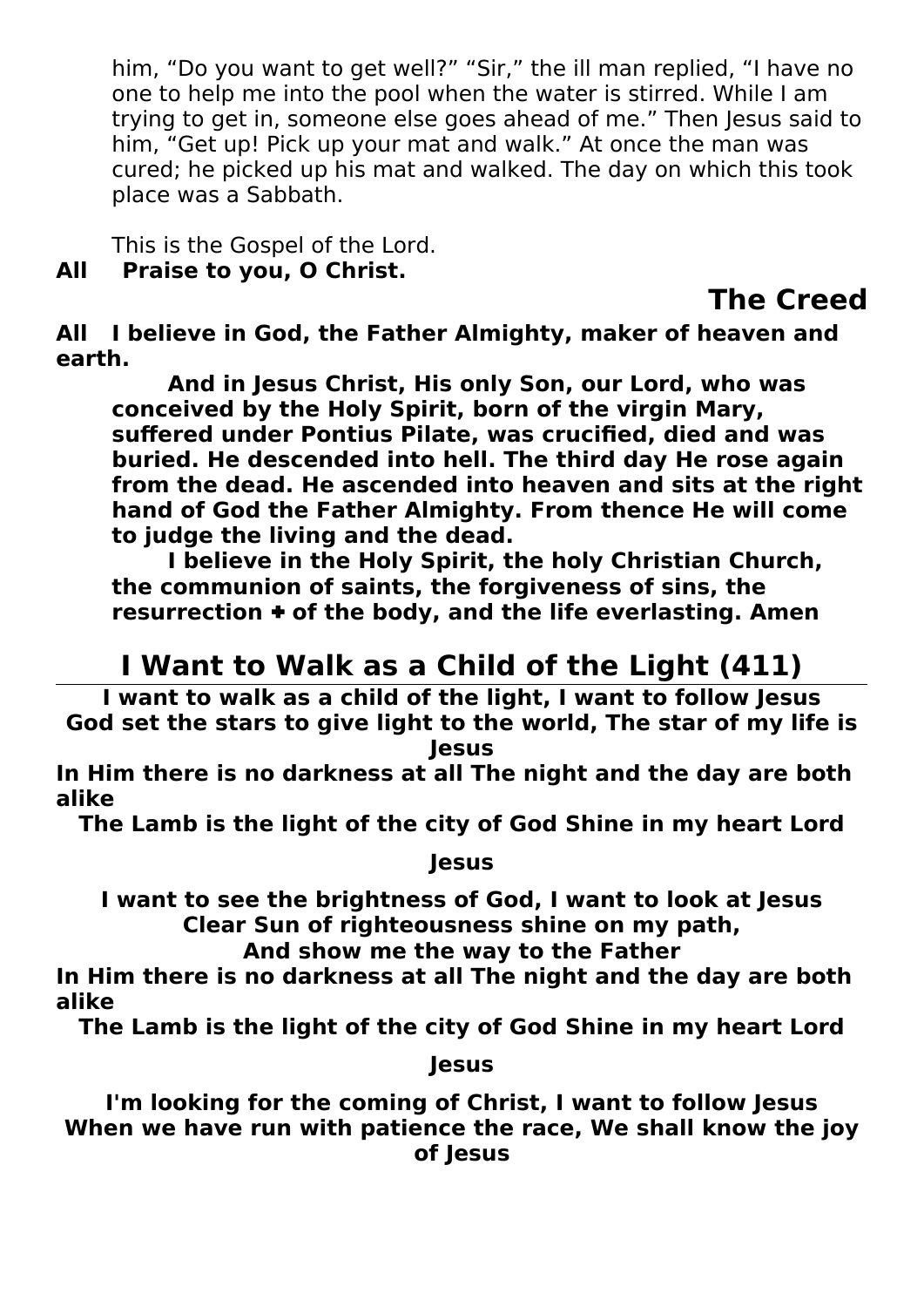alike<br> **In Him the light of the city of God Shine in my heart Lord**<br> **In the Lamb is the light of the city of God Shine in my heart Lord** 

**a**<br>The **The Lamb is the light of the city of Code Chine in my heart Lord**<br>Jesus<br>Sermo

**Jesus**

**Sermon**

After the pastor says Lord in Your Mercy, all respond with Hear our Prayer.

The Tays Lord in Your Mercy, all respond with **Hear our Prayer.**<br> **Hear Season as we rejoice in the resurrect**<br> **In our outreach; CDC; LINC, Presa Community** of Jesus<br>For blessing in our outreach; CDC; LINC, Presa Community<br>Center.<br>Pastors Philip, Roy, Naresh, Matt and all church planters. **For bles<br>Center.<br>Pastors<br>For pea Formal Center.**<br>Pastors Philip, Roy, Naresh, Matt and all church planters.<br>For peace, for the well-being of the Church, and for the uni<br>of all. Pastors<br>For pea<br>of all.<br>For U.S For peace, for the well-being of the Church, and for the **u**<br>of all.<br>For U.S. Leaders: President Joe, Governor Greg, Mayor Ro<br>Church Leaders; LCMS President Matt, District President **For peace, for the well-being of the Church, and for the unity** For U<br>Churc<br>Mike.<br>For th **Church Leaders; LCMS President Matt, District President<br>Mike.<br>For those in Military: Jarred, Alissa, Mark, Tom, Thomas,<br>Ricky, Julian** Mike.<br>For those in Military: Jarred, Alissa, Mark, Tom, Thomas,<br>Ricky, Julian<br>For the strength and divine energy to turn toward our For t<del>l</del><br>Ricky<br>For tl<br>enem **Ficky, Julian<br>For the strength and divine energy to turn toward our<br>enemies in love.<br>For Comfort. Health, and Recoverv: For the stre<br>enemies in l<br>For Comfort, H<br>The people of For the strength and dividends and dividend and dividend and dividends and dividends and dividends and dividends**<br>For Comfort, Health, and Recovery:<br>**The people of Ukraine**<br>Artie Rogers **For Comfort, Health<br>The people of Uk<br>Artie Rogers<br>Bruce Simon** For Comfort, Health, and Recovery: **Artie Rogers<br>Bruce Simon<br>Tillie Cropper<br>Sue Burgdorfer Bruce Simon<br>Tillie Cropper<br>Sue Burgdorf<br>Diane Beasle<br>Diane Beasle Tillie Croppe<br>Sue Burgdor<br>Diane Beasle<br>Diana Landg Sue Burgdorfe<br>Diane Beasley<br>Diana Landgra<br>Teresa Medell Diane Beasley<br>Diana Landgraf<br>Teresa Medellir<br>Rosa Figueroa Diana Landgra<br>Teresa Medelli<br>Rosa Figueroa<br>Reina Cox and Teresa Medellin** (neighbor of Alicia Guerrero)<br>**Rosa Figueroa** (friend of Alva-Alicia)<br>**Reina Cox and baby Randall<br>Jo Ann Mallow<br>Mildred Westphal Rosa Figueroa** (friend of Alva-Alicia)<br>**Reina Cox and baby Randall**<br>**Io Ann Mallow Jo Ann Mallow<br>Mildred Westphal**<br>Sunday of Easter | 10 **Mildred Westp**<br>Sunday of Easter | 10 The 6<sup>th</sup> Sunday of Easter | 10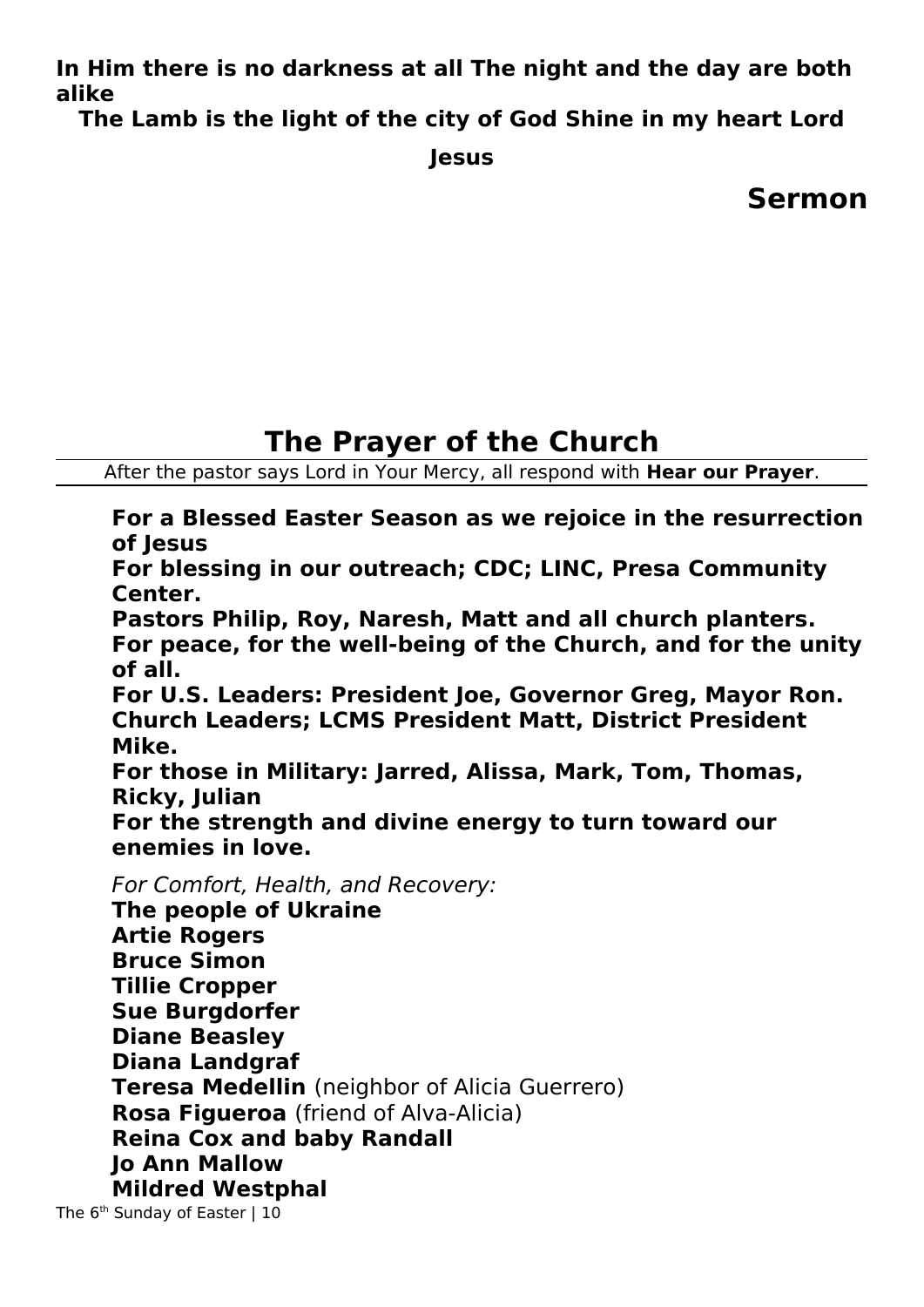Daniel Stub**k<br>Robert Farri:<br>Jenna, Sarah<br>Earline Wille Robert Farris** (brother-in-law of Susan Pennington)<br>**Jenna, Sarah, Samuel** (friends of Michael Cruz)<br>**Earline Willeford**<br>**Albert Pedroza** (neighbor of Thomas Robledo)<br>**Norma Ann** (sister of Patricia Perez) **Jenna, Sarah, Samuel** (friends of Michael Cruz)<br> **Earline Willeford<br>
Albert Pedroza** (neighbor of Thomas Robledo)<br> **Norma Ann** (sister of Patricia Perez) **Rev. Bill Johnson Albert Pedroza** (neighbor of Thomas Robledo)<br>**Norma Ann** (sister of Patricia Perez)<br>**Rev. Bill Johnson**<br>**Beatrice** (sister of America Alderete)<br>**Michael Dean** (nephew of Melissa and Jim Hild) **Norma Ann** (sister of Patricia Perez)<br>**Rev. Bill Johnson<br>Beatrice** (sister of America Alderete<br>**Michael Dean** (nephew of Melissa a<br>**Cayley** (granddaughter of Robert an **Beatrice (sister of<br>Michael Dean (ne<br>Cayley (granddau)<br>Delia Flores Beatrice** (sister of America Alderete)<br>**Michael Dean** (nephew of Melissa ar<br>Cayley (granddaughter of Robert and<br>Delia Flores<br>Everett and Keith Mason Michael Dean (nephew of Melissa and Jim Hild)<br>Cayley (granddaughter of Robert and Linda Chet<br>Delia Flores<br>Everett and Keith Mason<br>Yesenia (daughter of Anna Marquez) **Cayley** (granddaughter of Robert and Linda Chetwood)<br>**Delia Flores<br>Everett and Keith Mason<br><b>Yesenia** (daughter of Anna Marquez)<br>**Vicky Dean** (sister of Melissa Hild) **Everett and<br>Yesenia (dat<br>Vicky Dean<br>Austin Hern Yesenia** (daughter of Anna Marquez)<br>**Vicky Dean** (sister of Melissa Hild)<br>**Austin Hernden**<br>Robin Beasley Jr **Vicky Dean** (sister of Melissa Hild)<br>**Austin Hernden**<br><mark>Robin Beasley Jr</mark> **Robin Beasley Jr** 

## **Praise God f**

**S Flow (805)**<br>Ig flow;<br>Iow;<br>Jost:<br>Amon **Praise God, from whom all blessing flow;<br>Praise Him, all creatures here below;<br>Praise Him above, ye heav'nly host:<br>Praise Father, Son, and Holy Ghost. Amen. Praise Him, all creatures here below;**<br>**Praise Him above, ye heav'nly host:**<br>**Praise Father, Son, and Holy Ghost. Amen.**<br>**The Service of the Sacrament Praise Him above, ve heav'nly host: Praise Him above, ye heav'nly host:<br>ise Father, Son, and Holy Ghost. Am<br><u>e Service of the Sacrament<br>th you.**</u>

## **The Service of the Sacrament**<br>e with you.<br>with you.

The Lord be with you.<br>And also with you.

- **All And also with you.**<br>Lift up your hearts.<br>**All We lift them to the**<br>Let us give thar<br>**All It is right to give F** Lift up your hearts.
- 

**The Service of the Sacrament Cord be with you.<br>
<b>The Service of the Sacramental Sacrament Condensity**<br>
Let us give thanks to the Lord our God.

Let us give thanks to th<br>**All It is right to give Him tha**<br>It is indeed right, our duty ar<br>give you thanks, almighty ar It is indeed right, our duty and our joy, always and everywhere to<br>give you thanks, almighty and eternal Father, and in these days of<br>Easter to celebrate with joyful hearts the memory of your wonderful<br>works. For by the my It is indeed right, our duty and our joy, always and everywhere to give you thanks, almighty and eternal Father, and in these days of Easter to celebrate with joyful hearts the memory of your wonderful has conquered the powers of death and hell and restored in men and women the image of your glory. He has placed them once more in paradise and opened to them the gate of life eternal. And so, in the joy of this Passover, earth and heaven resound with gladness, angels and archangels and the whole of creation speaks forever of your glory: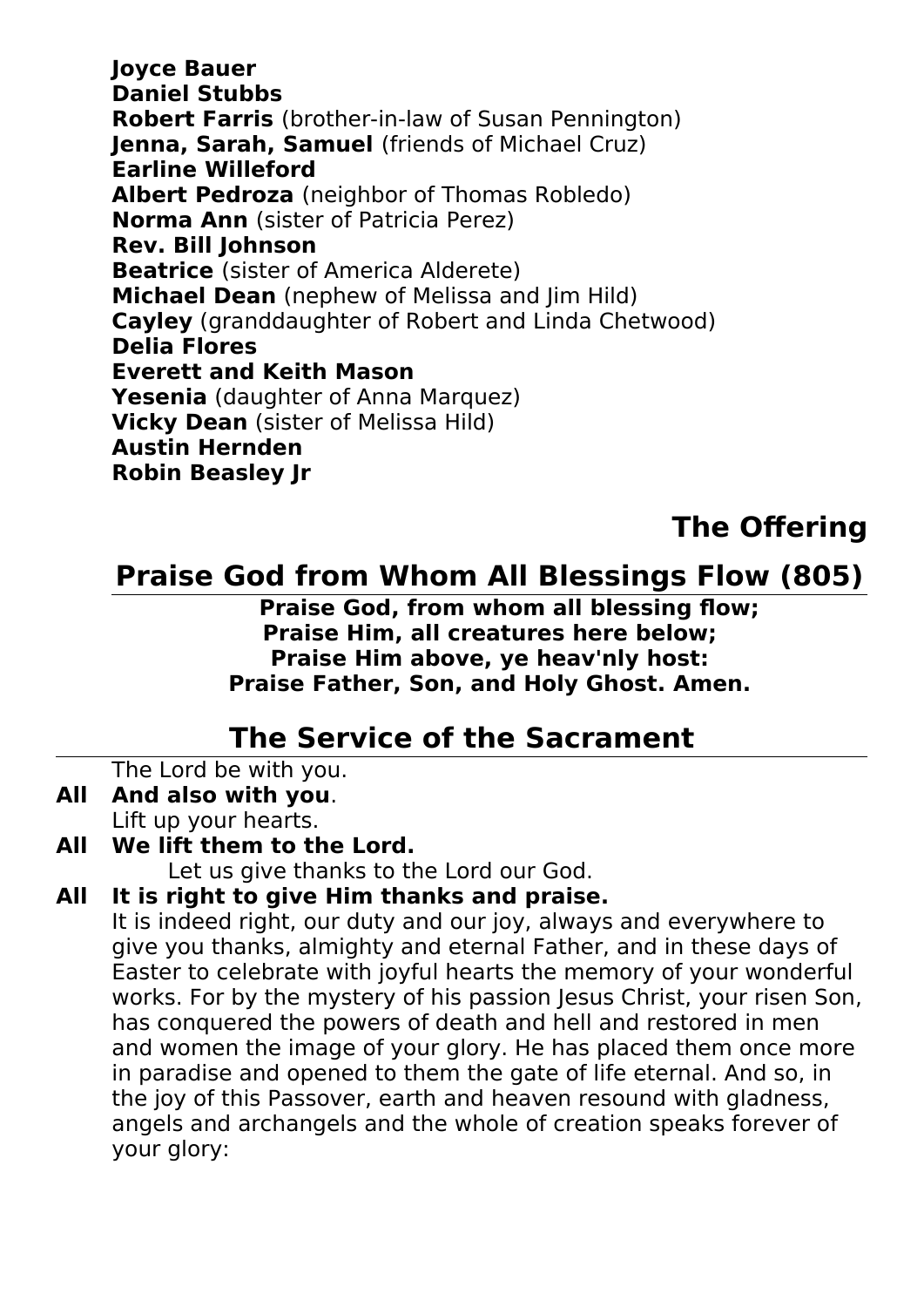**Allaly, holy, holy Lord, God of power and might, heaven and earth are full of your glory. Hosanna in the highest. Blessed is he who comes in the name of the Lord. Amen!<br>The Prayer of Thanksgiving All is he who comes in the name of the Lord. Amen!**<br>**The Prayer of Thanksgiving**<br>Blessed are You, Lord of heaven and dearth, for You have had mercy

**is he who comes in the name of the Prayer of Tha<br><b>Blessed are You, Lord of heaven and dearth, for You hat the name of the name of the name of the name of the name of** Blessed are You, Lord of heaven and dearth, for You have had mercy<br>on those whom You created and sent Your only-begotten Son into<br>our flesh to bear our sin and be our Savior. With repentant joy, we<br>receive the salvation ac on those whom You created and sent Your only-begotten Son into our flesh to bear our sin and be our Savior. With repentant joy, we receive the salvation accomplished for us by the all-availing sacrifice of His body and His blood on the cross. Gathered in the name and the remembrance of Jesus, we beg You, O Lord, to forgive, renew, and strengthen us with Your Word and Spirit. Grant us to faithfully eat His body and drink His blood as He bids us to in His own testament. Gather us together from the ends of the earth to celebrate, with all the faithful, the marriage feast of the Lamb in His kingdom, which has no end. Receive our prayers; deliver and preserve us. To You alone be all glory, honor, and worship, now and forever.

ΔII Amen!

## **The Consecration**

**All Amen! Invitation<br>
Som this cup, we proclaim<br>
ection until you come<br>
Some again** As often as we eat of this bread and drink from this cup, we proclaim<br>your Death, O Lord, and profess your Resurrection until you come<br>again.<br>**Christ has died. Christ is risen. Christ will come again.**<br>Behold the Lamb of G your Death, O Lord, and profess your Resurrection until you come again.

- AII Behold the Lamb of God, behold Jesus, who takes away the sins of the world. Blessed are those called to the supper of the Lamb.
- Behold the Lamb of God, behold Jesus, who takes away the si<br>the world. Blessed are those called to the supper of the Lamb<br>**All** Lord, I am not worthy to receive you, but only say the<br>and I shall be healed. **All I shall be healed.**<br>
La paz del Señor sea con ustedes.<br> **All Y también contigo**

La paz del Señor sea con ustedes.<br>**Y también contigo<br>Sharing of t** 

کر<br>Sh<br>Please greet one another i<br>you' as a sign of forgivene **Share in the name of the Lord by s<br>
eness and reconciliation in prep<br>
The Lamb of God Please is a sign of forgiveness and reconciliation in preparation for reception**<br> **Plane Book**<br> **Plane Lamb of God yout a sign of the Holy Supper.**<br> **The Lamb of God** 

<u>**Lamb of God, Yo**</u> **The Sin of the US.**<br> **E** away the sin of the US.

**Lamb of God, You take away the sin of the world; have mercy on**<br>he 6<sup>th</sup> Sunday of Easter | 12 **us. Lamber of God, You take away of Easter | 12**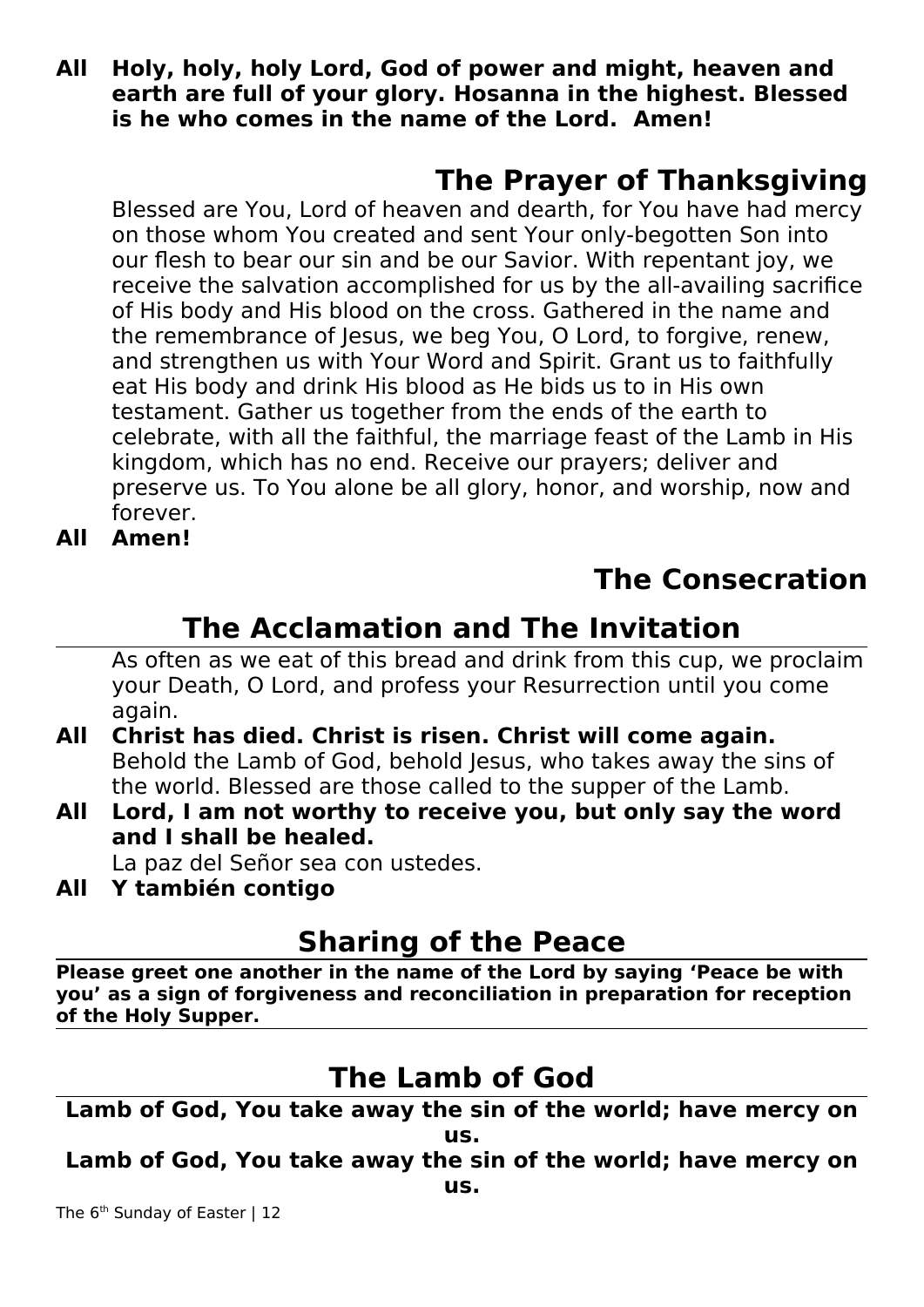**Lamb of God, You take away the sin of the world; grant us peace**.

Thank the Lord and sing His praise; Tell everyone what He has ord<br>'ell everyone what He has<br>oice, and proudly bear His **Thank the Lord and sing His praise; Tell everyone what He has**<br>
done.<br>
Let everyone who seeks the Lord, Rejoice, and proudly bear His<br>
name.<br>
He recalls His promises, and leads His people forth in joy

Lord, l<br>name.<br>nd lea<br>csgivi

**Let us a**<br> **Let be computed the recalls His promises, and leads His people forth in joy**<br>
With shouts of thanksgiving. Alleluia, alleluia. nd lea<br>ksgivir<br> **With shouts of thanksgiving. Alleluia, alleluia. With shouts of thanksgiving. Alleluia, alleluia.**

**Post-Communion Prayer<br>We give thanks to You, almighty God, that You have<br>refreshed us through this salutary gift, and we implore You,<br>that of Your mercy, You would strengthen us in faith toward<br>You and in fervent love tow** refreshed us through this salutary gift, and we implore You, that of Your mercy, You would strengthen us in faith toward<br>You and in fervent love toward one another; through Jesus<br>Christ, Your Son, our Lord, who lives and reigns with You and<br>the Holy Spirit, one God, now and forever. **You and in fervent love toward one another; through Jesus<br>Christ, Your Son, our Lord, who lives and reigns with You and<br>the Holy Spirit, one God, now and forever. Amen. Christ, Your Son, our Lord, who lives and reigns with You and the Holy Spirit, one God, now and forever. Amen.<br>The Holy Spirit, one God, now and forever. Amen.<br><b>Announcemen** the Holy Spirit, one God, now and forever. Amen.<br>**Announcements**<br>Blessing

**Annon:**<br>Lift Every Voice and Sing (964)<br>Lift ev'ry voice and sing Till earth and heaven ring,<br>Ring with the harmonies of liberty. **h**<br>**bless**<br>**b**<br>**B**, **Lift ev'ry voice and sing Till earth and heaven ring,<br>
Ring with the harmonies of liberty.<br>
Let our rejoicing rise High as the list'ning skies,<br>
Let it resound loud as the rolling sea.<br>
a song full of the faith that the d** Let our rejoicing rise High as the list'ning skies,<br>
Let it resound loud as the rolling sea.<br>
song full of the faith that the dark past has tau<br>
song full of the hope that the present has brous<br>
Facing the rising sun, Of o full of the faith that the dark past ha<br>full of the hope that the present has<br>ing the rising sun, Of our new day beg<br>Let us march on till victory is won. Sing a song full of the hope that the present has brought us;<br>Facing the rising sun, Of our new day begun,<br>Let us march on till victory is won.

Stony the road we trod, Bitter the chast'ning rod **Factor Servester, Let us march on till victory is won.**<br>
Felt in the days when hope unborn had died;<br>
Felt in the days when hope unborn had died;<br>
et with a steady beat. Have not our weary fee **Let road we trod, Bitter the chast'n<br>In the days when hope unborn had<br>In a steady beat, Have not our wear<br>o the place for which our parents s** Stony the road we trod, Bitter the chast'ning rod<br>Felt in the days when hope unborn had died;<br>Yet with a steady beat, Have not our weary feet<br>Come to the place for which our parents sighed?<br>I've come over a way that with t **Felt in the days when hope unborn had died; Come to the place for which our parents sighed?**<br>Ve come over a way that with tears has been wa<br> We have come over a way that with tears has been watered: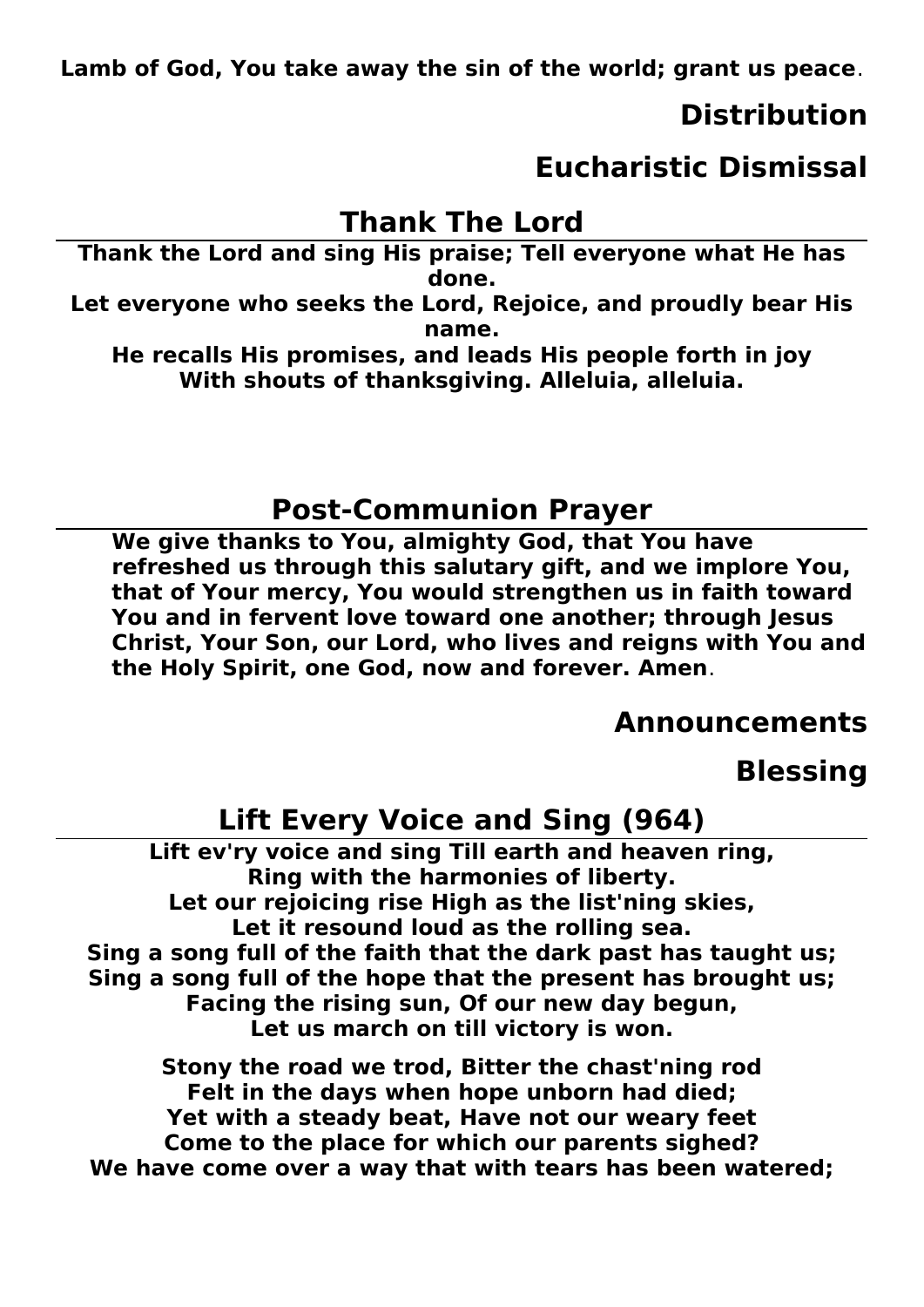Slaughtered,<br>Out from the gloomy past, Till now we stand at last<br>Where the white gleam of our bright star is cast.<br>God of our weary years. God of our silent tears. **iv past, Till n**<br>|leam of our |<br>|years, God o<br>|ought us thu

Where the white gleam of our bright star is cast.<br>God of our weary years, God of our silent tears,<br>Thou who hast brought us thus far on the way;<br>Thou who hast by Thy might. Led us into the light. God of our weary years, God of our silent tears,<br>Thou who hast brought us thus far on the way;<br>Thou who hast by Thy might, Led us into the light,<br>Keep us forever in the path, we pray. Thou who hast brought us thus far on the way;<br>hou who hast by Thy might, Led us into the ligh<br>Keep us forever in the path, we pray.<br>feet stray from the places, our God, where we n **Thy might, Led us into the ligh<br>Keep us forever in the path, we pray.<br>Feet stray from the places, our God, where we rur hearts drunk with the wine of the world, we** 

**The Mass of The Warehouse Server in the path, we pray.**<br> **The hast by The Server in the places, our God, where we me<br>
our hearts drunk with the wine of the world, we four the server of the world, we four the server of the Keep Stray from the places, our God, where<br>
Parts drunk with the wine of the world<br>
Thee;<br>
red beneath Thy hand, May we foreve** Lest, our hearts drunk with the wine of the world, we forget<br>Thee:

**LEST THESP, ONEX**<br>
Shadowed beneath Thy hand, May we forever stand,<br>
True to our God, true to our native land. **hand**<br>true to **True to our God, true to our native land,** 

## **Serving Today @ St. Paul**

| <b>Music</b>              | Jim Wollmann, Judy Foerster               |
|---------------------------|-------------------------------------------|
| <b>Duty Elders</b>        | George Fernandez, Rick Garza, Paul Mallow |
| <b>Altar Server</b>       | Juan Munoz Jr.                            |
| <b>Lector</b>             | <b>Michael Cruz</b>                       |
| <b>Preacher/Celebrant</b> | Rev. Dave Murillo                         |
| (davem@stpaulsa.org       |                                           |
| <b>CDC Director</b>       | Deborah Stephenson                        |
| (deborahs@stpaulsa.org)   |                                           |
| <b>Deaconess</b>          | Claire Jackson                            |
|                           | <b>Announcements</b>                      |

## **Announcements**<br>Bible Study Opportunities This Week

We have ongoing online zoom classes throughout the week – all are<br>invited!<br>(Meeting ID #2105327341 No Password required)<br>Monday @ 6:30 (Deaconess Claire – Women's Bible Study) invited!

## (Meeting ID #2105327341 No Password required)

**Analieus This Week<br>
E zoom classes throughout the zoom classes throughout the 27341 No Password requires<br>
Anness Claire - Women's Bible<br>
The Dave - Exodus Bible Study Meeting ID #2105327341 No Password required**)<br>Monday @ 6:30 (Deaconess Claire - Women's Bible Stuc<br>Tuesday @ 6:30 (Pastor Dave - Exodus Bible Study)<br>Confirmation Class will meet Saturday from 10am - 1pm Monday @ 6:30 (Deaconess Claire – Women's Bible Study) Tuesday @ 6:30 (Pastor Dave – Exodus Bible Study)

Confirmation class will meet Saturday from 10am – 1pm.

## **Confirmation class wil<br>
<b>Church Planning Co**<br>
The church council wi

The church council will meet this Monday, May 23<sup>rd</sup> @ 6:30.<br> **Child Development Center Board**<br>
The CDC board will meet this Thursday @ 6:30.

The CDC board will meet this Thursday @ 6:30.<br> **Thank You!**<br>The 6<sup>th</sup> Sunday of Easter | 14

The 6<sup>th</sup> Sunday of The 6<sup>th</sup> Sunday of Easter | 14